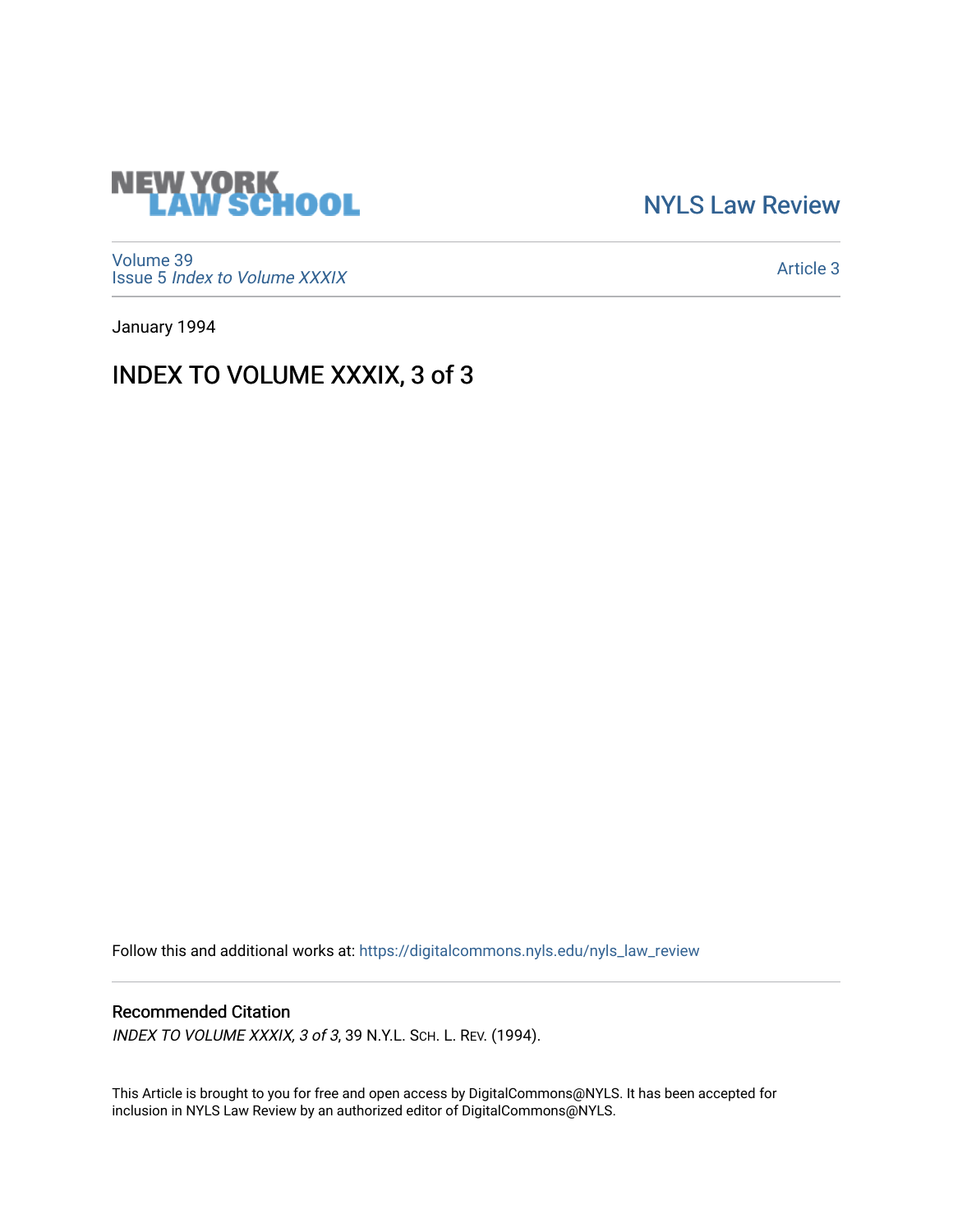| Reed, Terrance G., ON THE IMPORTANCE OF BEING CIVIL:<br>CONSTITUTIONAL LIMITATIONS ON CIVIL FORFEITURE  255                 |     |
|-----------------------------------------------------------------------------------------------------------------------------|-----|
| Taifa, Nkechi, CIVIL FORFEITURE VS. CIVIL LIBERTIES 95                                                                      |     |
| Zimiles, Ellen Silverman, DO HALPER AND AUSTIN PUT CIVIL<br>FORFEITURE IN DOUBLE JEOPARDY?  189                             |     |
| <b>BOOKS REVIEWED-AUTHOR</b>                                                                                                |     |
| GUNTHER: Learned Hand: The Man and the Judge; WHITE,<br>Justice Oliver Wendell Holmes: Law and the Inner                    |     |
| REVIEW ESSAYS-AUTHOR                                                                                                        |     |
| Bernstein, R.B., REDISCOVERING THOMAS PAINE 873                                                                             |     |
| <b>NOTES AND COMMENTS</b>                                                                                                   |     |
| A CHALLENGE TO THE ENGLISH-LANGUAGE REQUIREMENT<br>OF THE JUROR QUALIFICATION PROVISION OF NEW<br>YORK'S JUDICIARY LAW  479 |     |
| ADVERTISERS, CELEBRITIES, AND PUBLICITY RIGHTS<br>IN NEW YORK AND CALIFORNIA  763                                           |     |
| AGGRESSIVE PANHANDLING LEGISLATION AND FREE SPEECH                                                                          |     |
| HARPER V. VIRGINIA DEPARTMENT OF TAXATION: OF<br>PERNICIOUS ABSTRACTIONS AND THE DEATH OF PRECEDENT 833                     |     |
| INSURANCE SALES POWERS OF NATIONAL BANKS UNDER<br>12 U.S.C. § 92                                                            | 801 |
| IT's ALL IN THE CARDS: SERIAL KILLERS, TRADING CARDS,<br>AND THE FIRST AMENDMENT  549                                       |     |
| NAILING DOWN THE COFFIN LID: THE RISE AND FALL OF<br>THE AFTER-ACQUIRED EVIDENCE DOCTRINE IN TITLE                          |     |
|                                                                                                                             |     |
|                                                                                                                             |     |
|                                                                                                                             |     |
|                                                                                                                             |     |